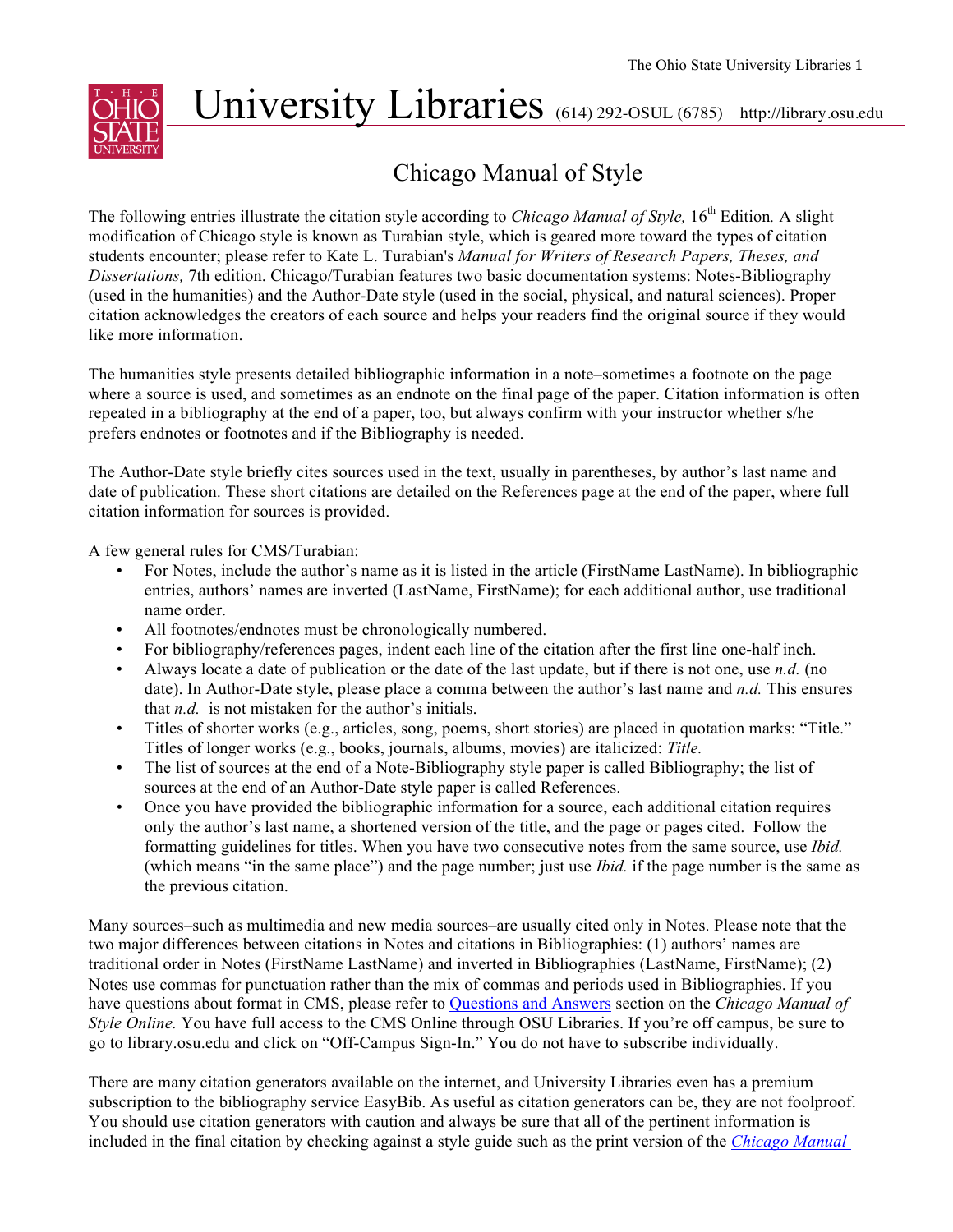*of Style,* 16<sup>th</sup> Edition (available on Reserve at the Science and Engineering Library); the *Chicago Manual of Style Online* (use 16<sup>th</sup> edition); Manual for Writers of Research Papers, Theses, and Dissertations, 7th edition; Bedford-St. Martin's Research and Documentation Online; or Purdue OWL.

# **ELECTRONIC & MULTIMEDIA SOURCES Notes-Bibliography (humanities) Author-Date (sciences)**

In the 21st century, many reliable resources are available online as well as in print. Please note that the *Chicago Manual of Style*, 16<sup>th</sup> Edition requires that all online sources are identified by a Digital Object Identifier (DOI) or if a DOI is not available, the stable URL. Only include access dates if there is no date of publication or date of last update.

Special note about citing electronic sources: technology is continually changing, but citation style guides do not change as quickly. This means it can be difficult to figure out what the approved standard is for citation new media sources. If you ever have any questions, always ask your instructor, visit the Writing Center, ask a librarian, or visit the University Libraries research and writing tutoring center. Also, you will notice that in CMS, many multimedia sources are only cited in the notes and not in the bibliography.

Guide to the abbreviations below: N=Note B=Bibliography C=In-text Citation R=Reference

#### **Generic forms for online and multimedia sources**

Below are the generic formats for citing online and multimedia sources. When in doubt, use this format.

#### Notes-Bibliography

N: 1. FirstName LastName of Performer, Writer or Creator, *Title of Text*, indication of format/medium, running time, publication date, URL.

B: Lastname, Firstname of Performer, Writer or Creator. *Title of Text*. Indication of Medium, Running Time. Publication Date. URL.

# Author-Date

C: (Lastname year)

R: Lastname, Firstname of Performer, Writer or Creator. Publication Date. *Title of Text*. Indication of Medium, Running Time. URL.

#### **General website homepage**

Website citations can be limited to an in-text mention. However, you can use the format below for the homepage of a website.

Notes-Bibliography

Please note that generally, websites and pages within websites are cited only in the notes. However, some instructors may want bibliographic entries too, so we have provided some examples below. N: 1. *CNN.com*, accessed July 26, 2012, http://www.cnn.com/.

B: *CNN*. Accessed July 26, 2012. http://www.cnn.com/.

#### Author-Date

C: (CNN, n.d.) R: CNN. n.d. "CNN." Accessed on July 26. http://www.cnn.com/.

#### **Page within website**

Use the format below for pages within a website. If you are using anything other than the homepage of a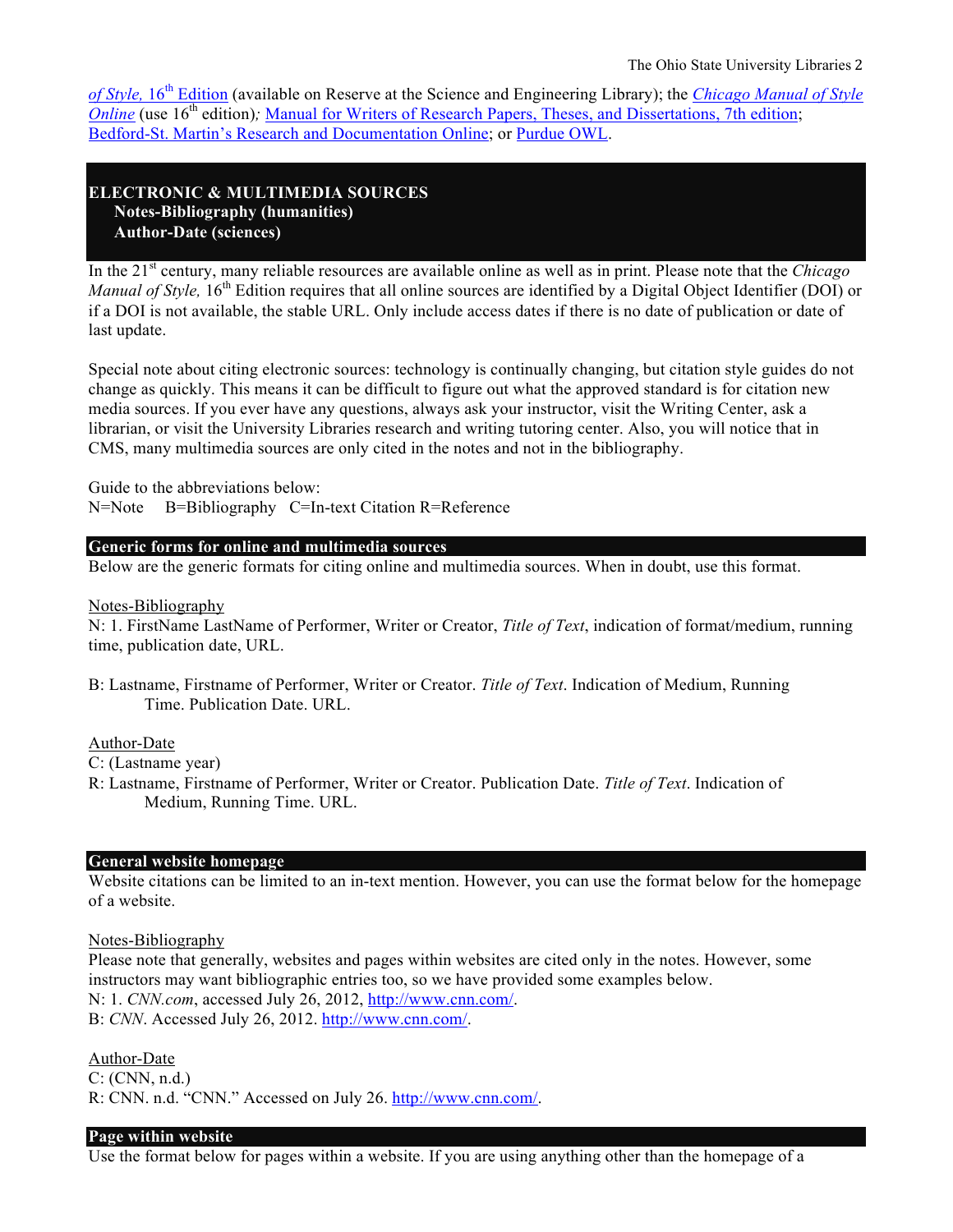website, you will use this format. Sometimes there will not be an author, and sometimes there will a staff or organizational author.

#### Notes-Bibliography

#### **No author/ Staff author/Individual author**

N: 1. "Salem Witchcraft Trials: Who Was Put To Death - Expedition Week - National Geographic Channel," National Geographic, accessed July 25, 2012, http://channel.nationalgeographic.com/channel/expeditionweek/salem-witch-trials-victims/.

 2. CNN Wire Staff, "Researchers List Top 10 Airports for Spreading Disease CNN.com," *CNN*, last modified on July 26, 2012, http://www.cnn.com/2012/07/26/travel/airportsdisease/index.html?hpt=hp\_t3.

 3. Andrew Curry, "Mystery of Lost Roman City Solved: Ancients Greened the Desert?" National Geographic, July 18, 2012, http://news.nationalgeographic.com/news/2012/07/120717-palmyra-roman-citysyria-science-farming-world-ancient/.

- B: CNN Wire Staff. "Researchers List Top 10 Airports for Spreading Disease CNN.com." *CNN*. last modified on July 26, 2012. http://www.cnn.com/2012/07/26/travel/airportsdisease/index.html?hpt=hp\_t3.
- Curry, Andrew. "Mystery of Lost Roman City Solved: Ancients Greened the Desert?" National Geographic. July 18, 2012. http://news.nationalgeographic.com/news/2012/07/120717 palmyra-roman-city-syria-science-farming-world-ancient/.
- "Salem Witchcraft Trials: Who Was Put To Death Expedition Week National Geographic Channel." National Geographic. http://channel.nationalgeographic.com/channel/expedition-week/salemwitch-trials-victims/.

#### Author-Date

C: ("Salem Witchcraft," n.d.)

R: "Salem Witchcraft Trials: Who Was Put To Death - Expedition Week - National Geographic Channel." n.d. National Geographic. http://channel.nationalgeographic.com/channel/expeditionweek/salem-witch-trials-victims/.

# **Personal/Professional site (individual)**

Use the format below for websites developed by and dedicated to individuals (both personal and professional). If you are using a page within the website, be sure to use the appropriate page name.

Notes-Bibliography

N: 1. Daryl Vocat, "What's New?" Daryl Vocat's professional website, June 16, 2012. http://www.darylvocat.com/.

#### Author-Date

C: (Vocat, 2012).

R: Vocat, Daryl. 2012. "What's New?" Daryl Vocat's professional website. June 16, 2012. http://www.darylvocat.com/.

#### **Film, television, music, and other recordings**

Below are the generic forms for notes and bibliographic entries for recordings. Be sure that the information that appears on the far right side of the Bibliography and References corresponds to the signal words used in the text. Author-Date style also privileges the original publication or production date for re-issues, re-prints, and digitized versions of older works.

#### Notes-Bibliography

N: 1. Group, Composer or Performer, *Title*, Medium, Recording Company or Publisher, Catalog Number, Year of Release.

B: Group, Composer or Performer. *Title*. Medium. Recording Company. Year of Release.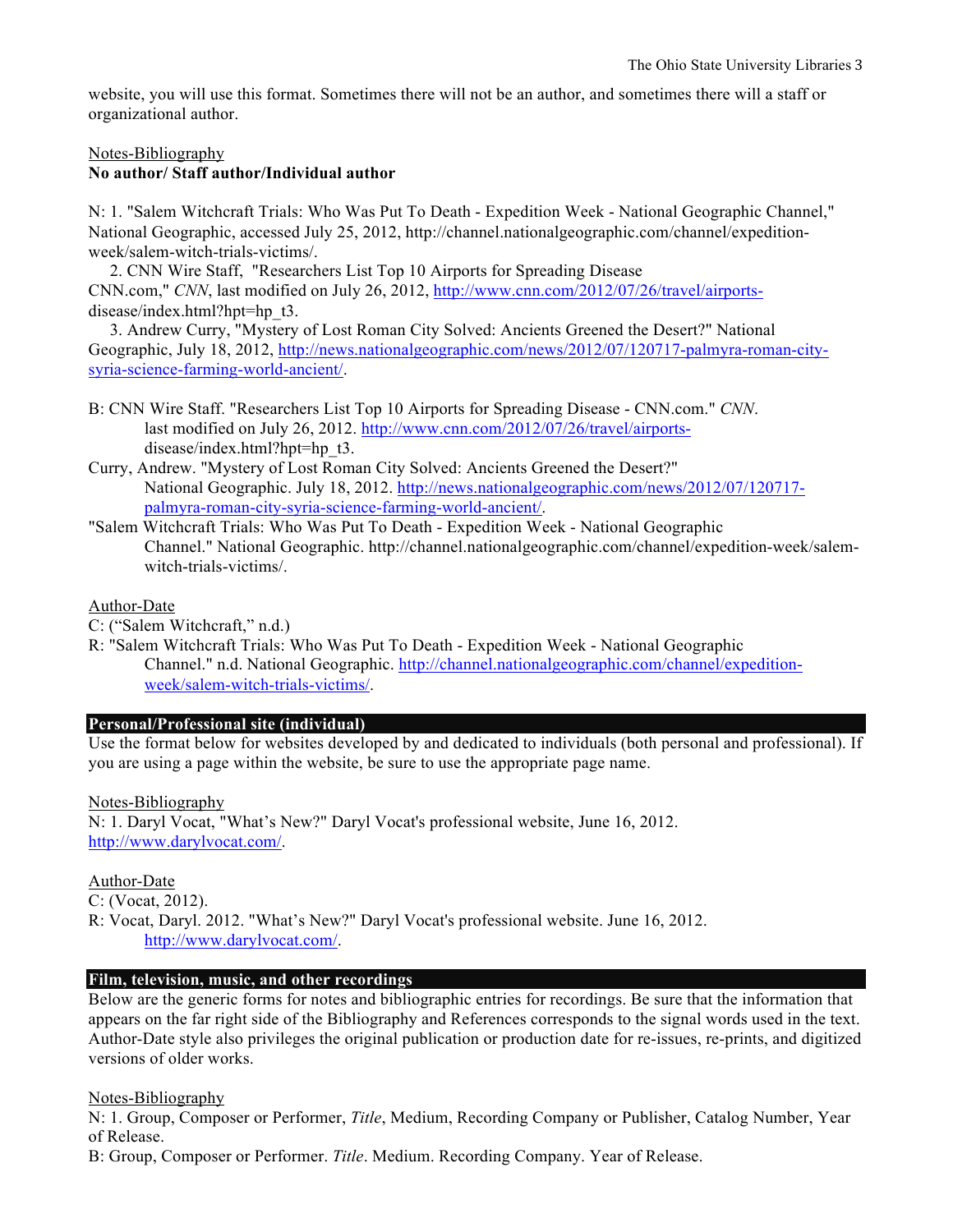# OR

Group, Composer or Performer. *Title*. Medium. Publisher, Catalog Number. Year of Release.

# Author-Date

C: (Group, Composer or Performer year).

R: Group, Composer or Performer. Year. *Title*. Medium. Recording Company

OR

Group, Composer or Performer. Year. *Title*. Medium. Publisher. Catalog Number.

#### **Film (in theater)**

For films, what is usually referenced directly and therefore the most important is the title.

# Notes-Bibliography

N: 1. *Titanic-3D*, directed by James Cameron and Jon Landau, performed by Leonardo DiCaprio and Kate Winslet, Paramount Pictures, 20th Century Fox and Lightstorm Entertainment, 2012, film.

 2. *Kill the Irishman*, directed by Jonathan Hensleigh, performed by Ray Stevenson, Christopher Walken, and Vincent D'Onofrio, Anchor Bay Films, 2011, film.

B: *Kill the Irishman*. Directed by Jonathan Hensleigh. Performed by Ray Stevenson, Christopher Walken, and Vincent D'Onofrio. Anchor Bay Films, 2011. Film.

*Titanic-3D*. Directed by James Cameron and Jon Landau. Performed by Leonardo DiCaprio and Kate Winslet. Paramount Pictures, 20th Century Fox and Lightstorm Entertainment, 2012. Film.

# Author-Date

C: (*Titanic 3-D* 2012)

R: *Titanic-3D*. 2012. Directed by James Cameron and Jon Landau. Performed by Leonardo DiCaprio and Kate Winslet. Paramount Pictures, 20th Century Fox and Lightstorm Entertainment, 2012. Film.

# **Film (DVD, Blu Ray)**

The Internet Movie Database (IMDb) is a great resource for locating information about movies and even television shows. Use the format below to cite movies that you view on DVDs, videotape, Blu Ray, or streaming.

#### Notes-Bibliography

N: 1. *The Hunger Games*, Blu Ray, directed by Gary Ross (2012; USA: Lionsgate Films, 2012). B: *The Hunger Games*. Directed by Gary Ross. USA: Lionsgate Films, 2012. Blu Ray.

#### Author-Date

C: (*The Hunger Games* 2012) R: *The Hunger Games*. 2012. Directed by Gary Ross. USA: Lionsgate Films, Blu Ray.

# **Television Program (single episode)**

Try to find out as much information as possible about the episode: who wrote, directed, and produced it? When and where did you view it? Use this citation format when you are citing episodes watched during the original airing or online. For television episodes viewed on DVDs, use the DVD format plus the title of the episode. Generally, television episodes are only cited in notes.

#### Notes-Bibliography

N: 1. *The Simpsons,* "Beware My Cheating Bart," Fox, April 15, 2012, written by Ben Joseph.

 2. *Harry's Law*, "Search and Seize," NBC, March 25, 2012, written by Lawerence Broch, Christopher Ambrose, and David E. Kelley, directed by Jonathan Pontell, http://www.nbc.com/harrys-law/episodeguide/season-2/400844/search-and-seize/episode-215/475046/.

#### Author-Date

Simply identify the episode title, television show, date of airing, and other pertinent information within the text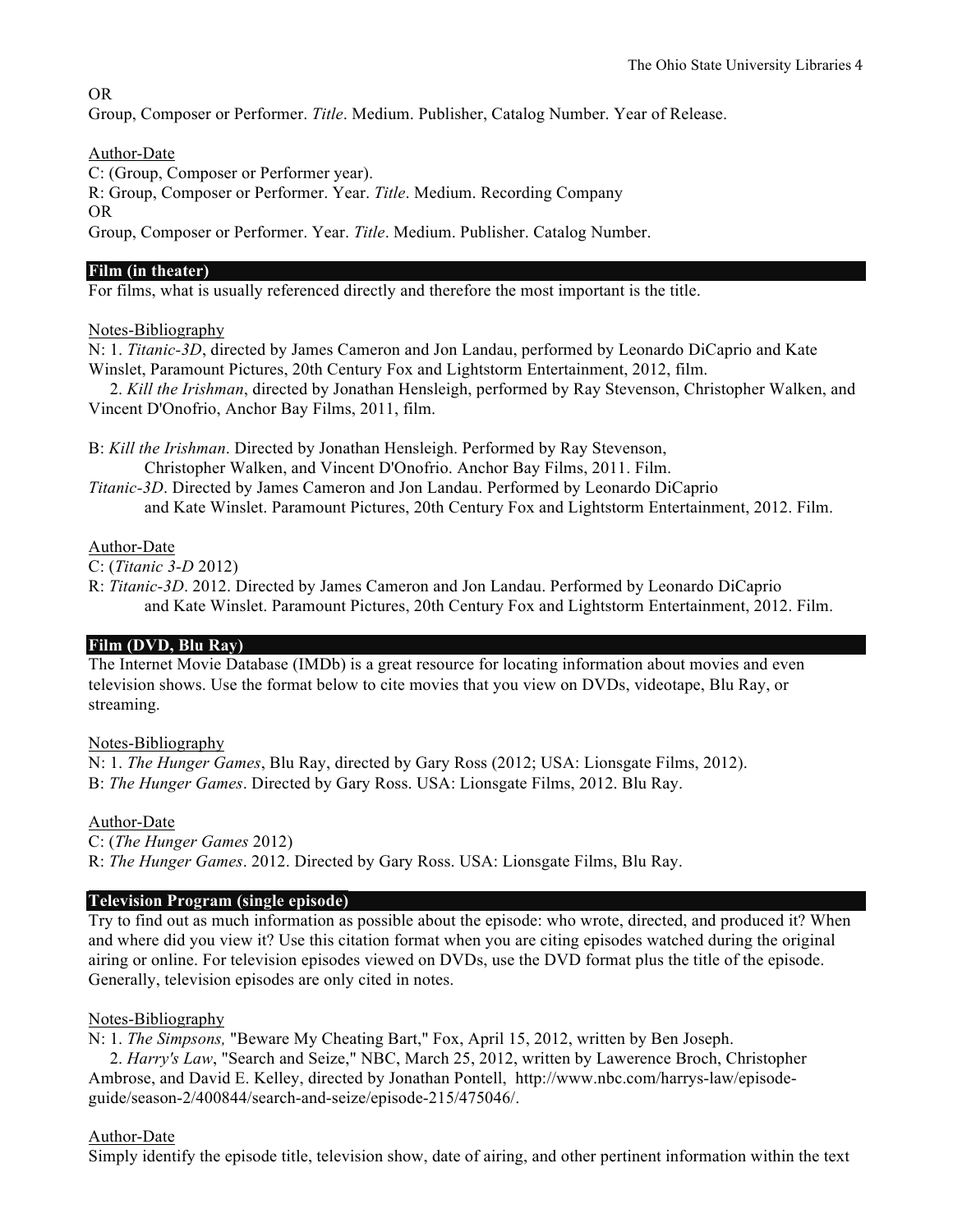of the paragraph.

Example: In the 2012 *The Simpsons'* episode, "Beware My Cheating Bart" written by Ben Joseph…

# **Recording (whole album)**

If available, include the recording number used by the record label; place the recording number after the record label name.

#### Notes-Bibliography

N: 1. Adele, *21*, XL Records, 2011, CD.

2. Nicki Minaj, *Pink Friday*, Universal Motown, 2011, MP3.

Author-Date C: (Adele 2011)

# **Recording (single song)**

# Notes-Bibliography

N:1. Foo Fighters, "Rope," in *Wasting Light*, Roswell Records, 2011, http://itunes.com.

 2. Cee-Lo Green, "Forget You," by Cee-Lo Green, Bruno Mars, and P. Lawrence, In *The Lady Killer*, Elektra, 2010, MP3.

#### Author-Date

Provide in the body of the paragraph. Example: The Foo Fighter's song "Rope" from the 2011 album *Wasting Light….*

#### **Live Performance**

Use the format below to cite a live performance such as a play, musical event, dance recital, etc.

Notes-Bibliography

N: 1. *Dance Uptown: DIRT*, The Ohio State University, Plumb Hall Agricultural Arena, Columbus, May 26, 2012.

 2. *Robin Hood*, by Phillip J. Hickman, directed by John S. Kuhn, Schiller Park, Columbus, OH, June 23, 2012.

# Author-Date

Provide in the body of the paragraph. Example: The OSU dance performance *Dance Uptown: DIRT* during May 2012…

#### **Blogs**

Blogs are no longer just people's personal diaries online: many blogs are considered to be authoritative and useful resources. In CMS, blog posts and comments are only cited as notes. However, if you are frequently citing a blog in your paper, you may choose to include it in your Bibliography. Special note from *Chicago Manual of Style,* 16<sup>th</sup> edition: "if the word "blog" is included in the title of the blog, there is no need to repeat it in parentheses after that title."

#### Notes-Bibliography

N: 1. Cyrus Farivar, "Saving Throw: Securing Democracy with Stats, Spreadsheets, and 10-sided Dice," *Ars Technica* (blog), July 24, 2012 (8:00 p.m.), http://arstechnica.com/tech-policy/2012/07/saving-americanelections-with-10-sided-dice-one-stats-profs-quest/.

 2. Angela Watercutter, "BitTorrent Bundle Might Make Money for DJ Shadow," *Wired.com–Underwire* (blog), July 21, 2012 (8:15 p.m.), http://www.wired.com/underwire/2012/07/dj-shadow-bittorrent-release/

#### Author-Date

C: (Farivar 2012)

R: Farivar, Cyrus. 2012. "Saving Throw: Securing Democracy with Stats, Spreadsheets, and 10-sided Dice." *Ars Technica* (web log), July 24. (8:00 p.m.), http://arstechnica.com/tech-policy/2012/07/savingamerican-elections-with-10-sided-dice-one-stats-profs-quest/.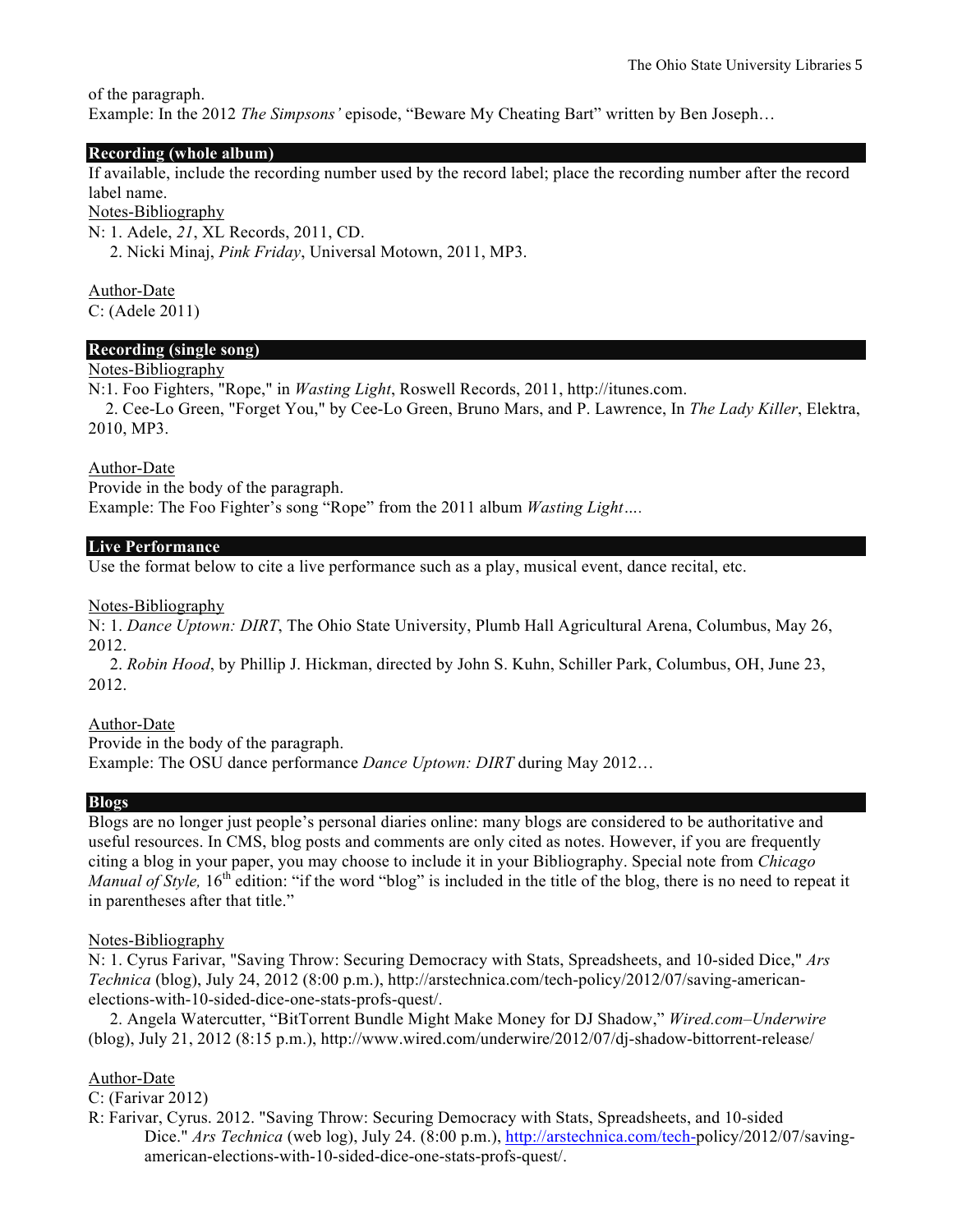#### **Tweets**

Tweets–postings from Twitter–can sometimes be useful for research projects. The CMS does not have an official format for citing tweets, but CMS suggests using the rules associated with blogs such as including the citation only in notes. Use the author's "real" name (if you can locate it) and handle (username). Accounts that are managed by a group of people, such as those for corporations or organizations, will not have a single author. Simply use the handle for the author name.

#### Notes-Bibliography

- N: 1. Sohaib Athar (ReallyVirtual), Twitter post, May 1, 2011, 3:58 p.m. http://twitter.com/reallyvirtual
	- 2. TheEconomist, Twitter post, July 26, 2012, 2:43p.m. http://twitter.com/theeconomist

#### Author-Date

Provide in the body of the paragraph. For tweets, it sometimes makes sense to include the full content of the tweet–but not always. Use your best judgment.

Example: On Jul 26, 2012, the magazine The Economist revealed on Twitter that McDonald's Big Mac sells for just \$2.29 in Russia.

#### **YouTube**

A YouTube video citation requires the information you would gather for a video or film citation (creator, director, performers, title, date created–even if the creator is SuperCoolGuy32) as well as the information you would gather for a website and database (database/site name, URL, date accessed). For CMS, also include the length of videos. As with many other multimedia sources, YouTube videos are generally cited in the notes only.

#### Notes-Bibliography

N: 1. *Meet the Technologists: Clean Energy Technologies as Solutions to Climate Change*, YouTube video, 1:35:40, posted by "CleanAirCoolPlanet," December 13, 2011, http://www.youtube.com/watch?v=sQTmSivI1lo

 2. *Ed Catmull, Pixar: Keep Your Crises Small,* YouTube video, 54:11, from a lecture recorded at 2007 Entrepreneurship Conference at the Stanford Graduate School of Business by the Stanford Graduate School of Business on January 21, 2007, posted by "Standfordbusiness," July 28, 2009, http://www.youtube.com/watch?v=k2h2lvhzMDc.

#### Author-Date

- C: (*Meet the Technologists* 2011).
- R: *Meet the Technologists: Clean Energy Technologies as Solutions to Climate Change*. 2011.YouTube video, 1:35:40. Posted by "CleanAirCoolPlanet," December 13, http://www.youtube.com/watch?v=sQTmSivI1lo

# **Photographs and images**

Although you may access a photo or image through Google Images, this is not where the photo is actually hosted. You must visit the actual website where the photograph is hosted in order to properly cite it. Many times, there will not be a title, date, or photographer, but gather as much information as possible. It is likely that any images or photographs you cite will be digital images; that is, you will be accessing the images online rather than film hard copies.

#### Notes-Bibliography

N: 1. Pete Souza, *Obama Family in the Oval Office*, 2009, White House, Washington D.C. in *Wikipedia*, http://en.wikipedia.org/wiki/File:Obama\_family\_in\_the\_Oval\_Office.jpg.

 2. Tuxxme, *Waiting for the Mother Ship*, August 11, 2011, Columbus, OH, in *Flickr*. http://www.flickr.com/photos/tuxxme/7331751126/

# Author-Date

Although CMS does not provide examples for images and photographs in the Author-Date style, below are possible ways to provide citation and reference information. As always, use your best judgment.

C: (Souza 2009)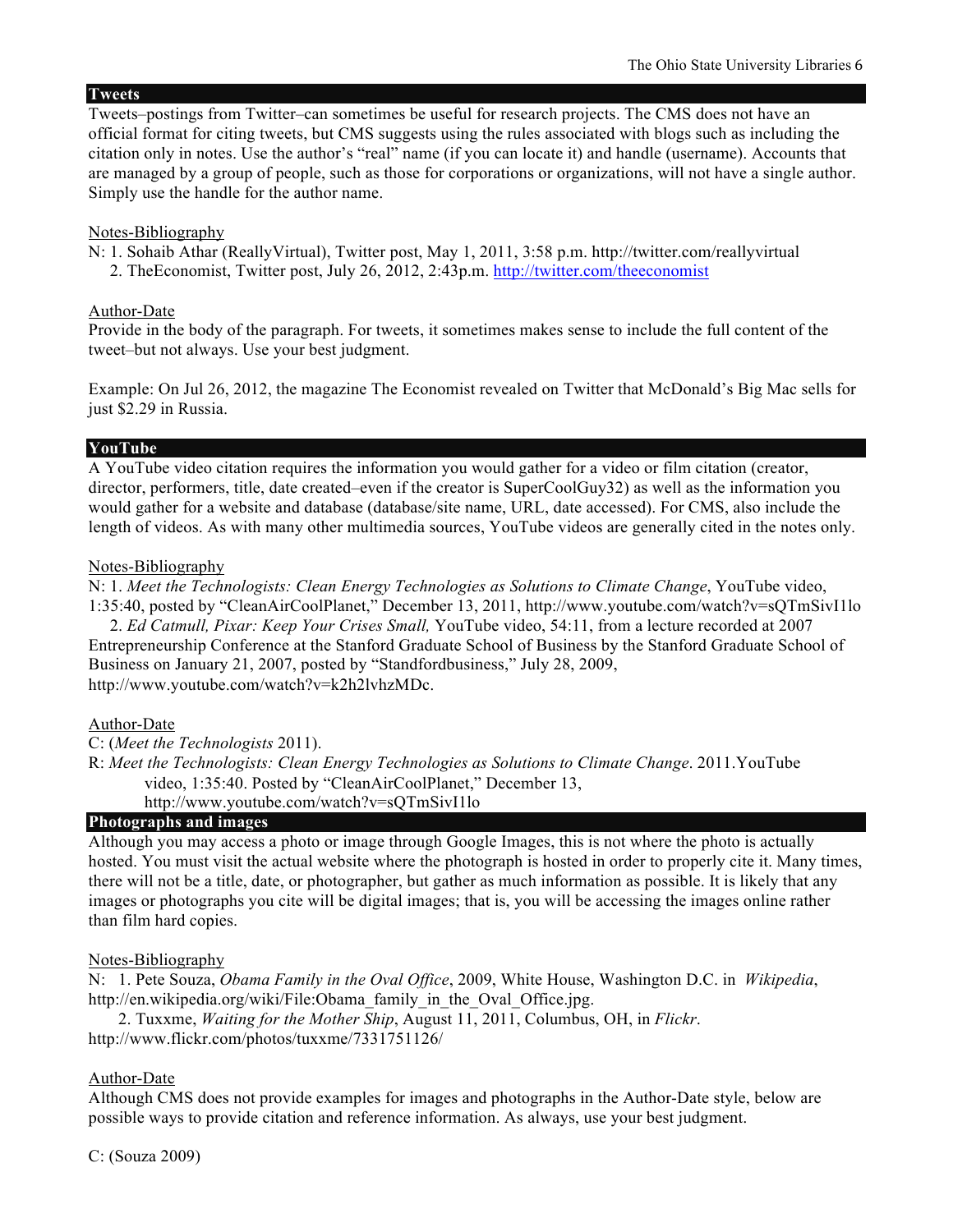(Tuxxme 2011)

R: Souza, Pete. *Obama Family in the Oval Office*. 2009. White House, Washington D.C. In *Wikipedia*, http://en.wikipedia.org/wiki/File:Obama\_family\_in\_the\_Oval\_Office.jpg.

# **Personal interview and personal communications**

Unpublished interviews and personal communication are only cited within notes.

#### Notes-Bibliography

- N: 1. Cynthia Selfe (distinguished professor and scholar) in discussion with the author, July 2012.
	- 2. Ginger Jones (performance artist) in discussion with the author, June 2011.

# Author-Date

- C: (Cynthia Selfe, pers. comm.)
	- (Ginger Jones, unpublished data)

#### **Periodicals accessed online (e.g., databases, electronic journals, online editions, e-magazines) and in print**

Most likely, you will access journal articles through large databases such as Academic Search Complete or JSTOR that index hundreds (even thousands!) of journals and other periodicals. You can access databases for free from the University Libraries website. A DOI or stable URL must be included.

If no issue number is available, only include volume. Volume and issue information can usually be found in a few different places: at the top or bottom of the first page of an article; on one of the first pages of the journal issue; on the spine of the journal. Volume and issue are important for locating journals, especially for journals that have been in publication for many years and for journals that publish more than one issue per year. For print journals and magazines, you will use the same format for electronic journals and magazines, excluding the access date and URL. Typically, it is sufficient to cite newspaper and magazine articles and content entirely within the body of the paper.

Special Note about Electronic Journals: Electronic journals are periodicals that are digitally produced, published, and maintained. Some journals publish both a print and online version of issues; some have distinct online and print versions that feature different content; and many electronic journals are only online. For online resources, you will not have page numbers because very often the sources are websites, video projects, or other digital media projects that cannot be printed or paginated. You can often access electronic journals through Google and other non-library search engines, but they are also indexed by large databases like JSTOR and similar databases.

Please note that for any source with a corporate or organizational author, you will use the same format, with the corporation or organization name taking the place of the author.

#### **PDFs versus HTML-versions of journal articles**

PDFs are the preferred format for electronic copies of print articles because PDFs are exact replicas of the source and include original formatting, such as page numbers and charts or other images. HTML stands for HyperText Markup Language, and it is a reformatting of the original article content. HTML-versions will not have page numbers or any images that are in the original version. If you have the option, use the PDF rather than HTML version of sources. Unless the instructor asks for it, do not include the access date. We've included it in the example so you can see where it would be placed if required.

#### Notes-Bibliography

N: 1. Loren Kajikawa, "D'Angelo's Voodoo Technology: African Cultural Memory and the Ritual of Popular Music Consumption," *Black Music Research Journal* 32, no. 1 (2012): 150, accessed June 30, 2012, doi: 10.5406/blacmusiresej.32.1.0137

B: Kajikawa, Loren. "D'Angelo's Voodoo Technology: African Cultural Memory and the Ritual of Popular Music Consumption." *Black Music Research Journal* 32, no. 1 (2012): 137-59. doi: 10.5406/blacmusiresej.32.1.0137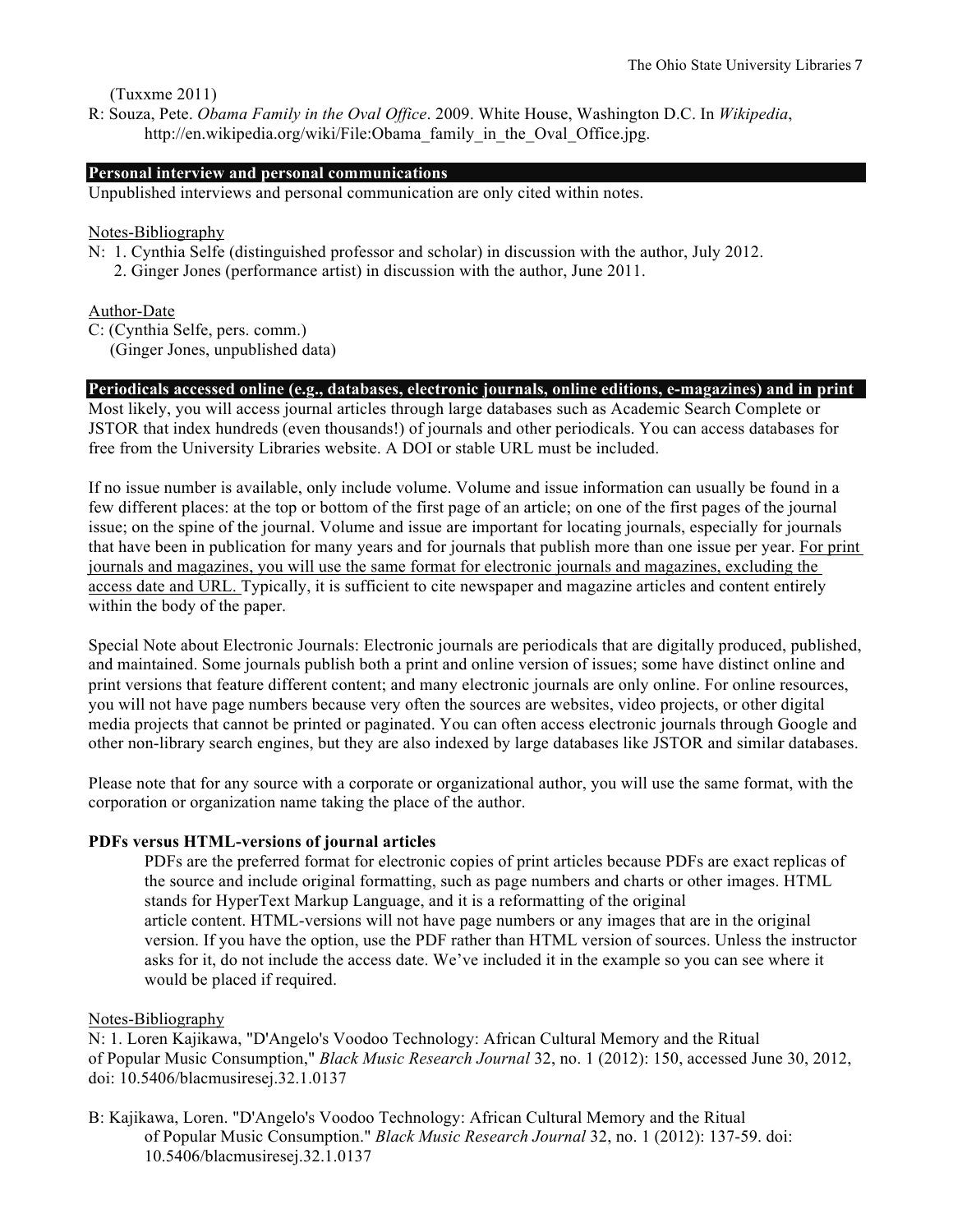Author-Date

C: (Kajikawa 2012, 150)

R: Kajikawa, Loren. 2012."D'Angelo's Voodoo Technology: African Cultural Memory and the Ritual of Popular Music Consumption." *Black Music Research Journal* 32, no. 1: 137-59. Accessed June 30, 2012, doi: 10.5406/blacmusiresej.32.1.0137

# **Electronic Journals**

# Notes-Bibliography

N: 1. Jennifer Haley-Brown, "Risky Writing in Unsafe Spaces: Wikipedia as a FYC Venue," *Kairos: A Journal of Rhetoric, Composition, and Pedagogy* 16, no. 3 (2012), accessed July 30, 2012, http://www.technorhetoric.net/16.3/praxis/hea-et-al/haley-brown/public.html

B: Haley-Brown, Jennifer. "Risky Writing in Unsafe Spaces: Wikipedia as a FYC Venue." *Kairos: A Journal of Rhetoric, Composition, and Pedagogy* 16, no. 3 (2012). http://kairos.technorhetoric.net/16.3/praxis/hea-et-al/haley-brown/index.html

# Author-Date

C: (Haley-Brown 2012)

R: Haley-Brown, Jennifer. 2012. "Risky Writing in Unsafe Spaces: Wikipedia as a FYC Venue." *Kairos: A Journal of Rhetoric, Composition, and Pedagogy* 16, no. 3. http://kairos.technorhetoric.net/16.3/praxis/hea-et-al/haley-brown/index.html

# **Books accessed electronically**

Many books are available online as ebooks (electronic books) through services such as GoogleBooks and through the OSU library system. If you read a book on a Kindle, Nook, other e-reader, or on a library or home computer, then you are accessing the electronic version and should use the format below.

#### Notes-Bibliography

N: 1. Mark Bracher, *Radical Pedagogy: Identity, Generativity, and Social Transformation* (Basingstoke: Palgrave Macmillan, 2009), http://library.ohio-state.edu/record=b6677592~S7.

B: Bracher, Mark. *Radical Pedagogy: Identity, Generativity, and Social Transformation*. Basingstoke: Palgrave Macmillan, 2009. EBook.

#### Author-Date

C: (Bracher 2009)

R: Bracher, Mark. 2009 *Radical Pedagogy: Identity, Generativity, and Social Transformation*. Basingstoke: Palgrave Macmillan. EBook.

#### **Reviews**

Reviews can focus on books, movies, music, software, and more. Many academic journals have a section dedicated to reviews. Below is the format for a review found in the online edition of a major newspaper; reviews in print sources use the same format, excluding the access date and URL.

#### Notes-Bibliography

N: 1. Liesl Schillinger, "Buccaneers and Bullion," review of *Silver: Return to Treasure Island* by Andrew Motion, *The New York Times,* (August 23, 2012) accessed August 27, 2012, http://www.nytimes.com/2012/08/26/books/review/silver-return-to-treasure-island-by-andrewmotion.html?ref=review

#### Author-Date

C: (Schillinger 2012).

R: Schillinger, Liesl. "Buccaneers and Bullion," review of *Silver: Return to Treasure Island* by Andrew Motion. *The New York Times.* August 23, 2012, accessed August 27, 2012,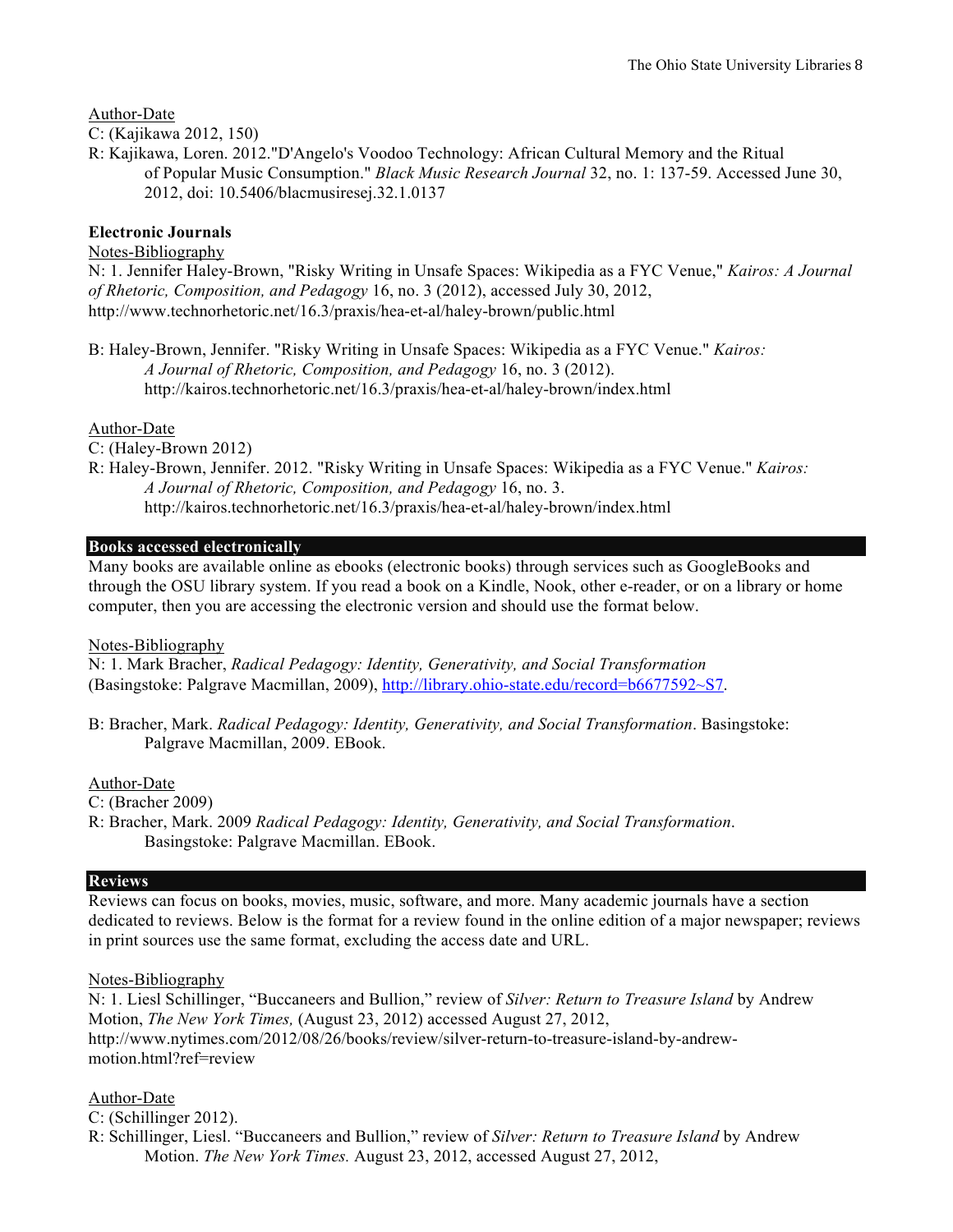http://www.nytimes.com/2012/08/26/books/review/silver-return-to-treasure-island-by-andrewmotion.html?ref=review

# **Published interviews**

Notes-Bibliography

N: 1. James Cameron, "James Cameron on Chinese Filmmakers, Censorship and Potential Co-Productions," interview by Edward Wong, *The New York Times*, May 5, 2012, Media & Advertising sec. http://mediadecoder.blogs.nytimes.com/2012/05/05/james-cameron-on-chinese-filmmakers-censorship-andpotential-co-productions/

#### Author-Date

Provide in the body of the paragraph. Example: In an interview with *The New York Times* in 2012, James Cameron claims…

#### **Encyclopedia or dictionary article**

Encyclopedia articles often do not have specific authors listed, but many will have the primary authors listed at the very beginning or end of the entry. Be aware that encyclopedias are for finding general information rather than specialized details. Use the format below to cite any encyclopedia article and to cite something from Wikipedia–but be aware that most instructors will not accept Wikipedia as a valid resource for academic research projects. The abbreviation *s.v.*(*sub verbo,* meaning "under the word") is used to identify the article's title.

Special note from *Chicago Manual of Style*, 16<sup>th</sup> edition: "Well-known online reference works, such as major dictionaries and encyclopedias, are normally cited, like their printed counterparts, in notes rather than in bibliographies."

#### Notes-Bibliography

N: 1. *Encyclopedia Britannica Online,* s.v. "Olympic Games," by Maurice Abrahams and David C. Young, accessed July 31, 2012, http://www.britannica.com/

 2. *MedlinePlus,* s.v. "Insomnia," last modified August 16, 2011, Accessed July 25, 2012, http://www.nlm.nih.gov/medlineplus/encyclopedia.html

#### Author-Date

Provide in the body of the paragraph. Example: According to *MedLinePlus,* insomnia is…

#### **Dissertations and theses**

Dissertations can be a great research resource. Often, they are not published anywhere other than through dissertation and theses databases. CMS requires slightly different information in notes and bibliographies for dissertations and theses. Notes include the stable URL for the document while the Bibliographic entry contains the suggested identification number provided by the database (usually at the bottom of the entry).

#### Notes-Bibliography

N: 1. Melanie M. Hughes, "Politics at the Intersection: A Cross-national Analysis of Minority Women's Legislative Representation" (PhD Dissertation, The Ohio State University, 2008), Permalink: http://rave.ohiolink.edu/etdc/view?acc\_num=osu1217434642.

B: Hughes, Melanie M. "Politics at the Intersection: A Cross-national Analysis of Minority Women's Legislative Representation." PhD Diss., The Ohio State University, 2008. OhioLink ETD. (osu1217434642)

#### Author-Date

C: (Hughes 2008, 50)

R: Hughes, Melanie M. 2008. "Politics at the Intersection: A Cross-national Analysis of Minority Women's Legislative Representation." PhD Diss., The Ohio State University. OhioLink ETD.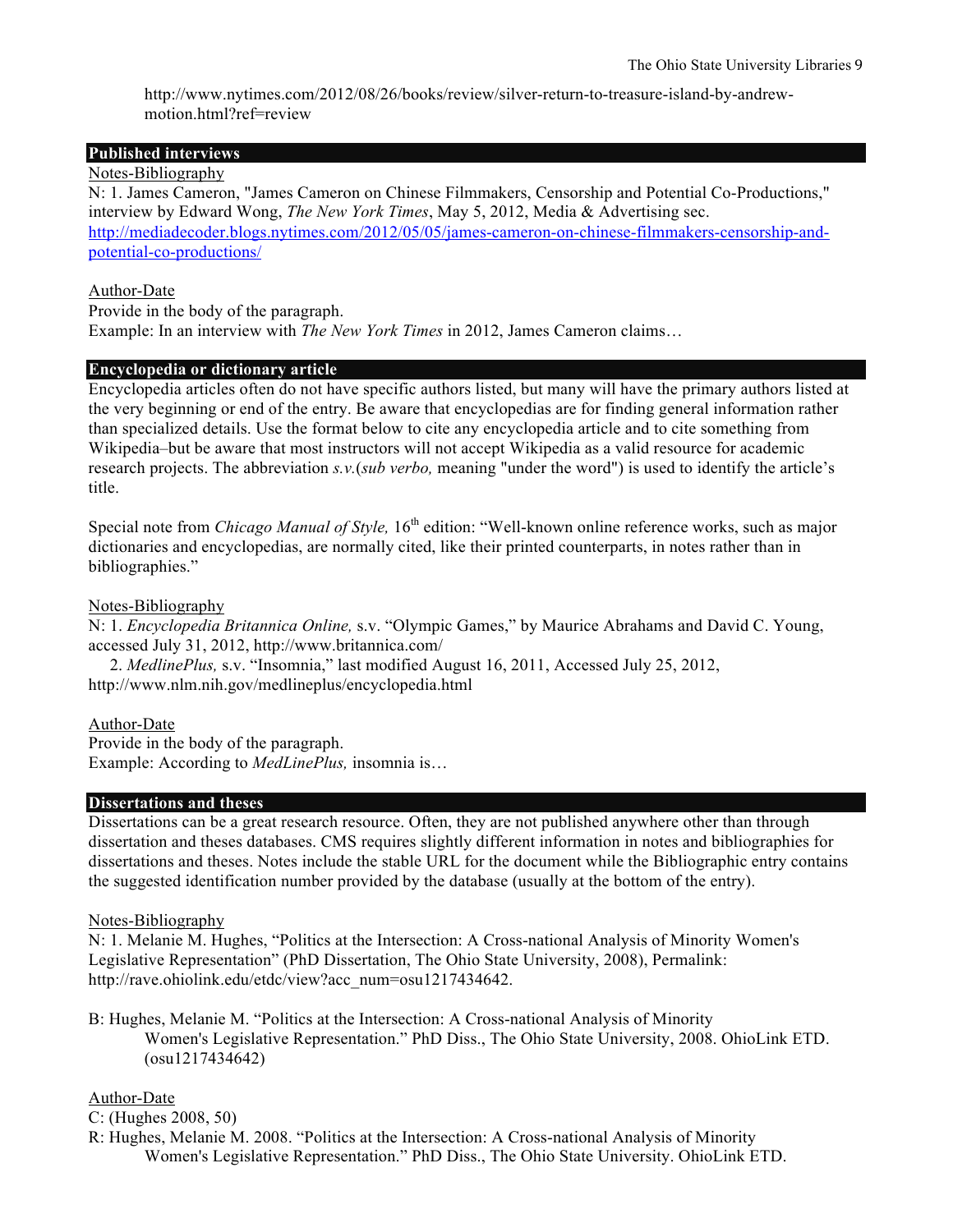# **BOOKS & PERIODICALS IN PRINT**

Although you are likely to access many of your resources online, not all valid and useful resources are available online. Books are often the easiest citations to complete because the format has not changed much over the years, and in CMS, the format for all sources (both print and electronic) is pretty similar. For Notes, be sure to place publication information in parenthesis. Below are a variety of book and periodical types that you may have to cite.

#### **Books**

The only difference between the bibliographic entry for the Notes-Bibliography style and the reference entry for the Author-Date style is the location of the year of publication. Everything else remains the same; this is true for authored, edited, and translated sources.

In Author-Date style, citations always include the author's last name, year of publication, and the page number. Include all authors' last names up to three; for four or more authors, include the first author's last name and *et al.* to indicate that there are additional authors.

#### **Generic format for books and other print sources**

#### Notes-Bibliography

N: 1. Firstname Lastname, *Title of Book* (Place of publication: Publisher, Year of publication), page number. B: Lastname, Firstname. *Title of Book*. Place of publication: Publisher, Year of publication.

#### Author-Date

C: (LastName year, page)

R: LastName, FirstName. Year of publication. *Title of Book.* Place of publication: Publisher.

#### **Single author (or editor)**

Notes-Bibliography

N: 1. Milad Doueihi, *Digital Cultures*, (Cambridge, MA: Harvard University Press, 2011), 33.

B: Doueihi, Milad. *Digital Cultures*. Cambridge, MA: Harvard University Press, 2011.

#### Author-Date

C: (Doueihi 2011, 32)

R: Doueihi, Milad. 2011. *Digital Cultures*. Cambridge, MA: Harvard University Press.

#### **Two to three authors (or editors)**

Notes-Bibliography

N: 1. Craig M. Baehr and Bob Schaller, *Writing for the Internet: A Guide to Real Communication in Virtual Space*, (Santa Barbara, CA: Greenwood Press, 2010), 38-40.

B: Baehr, Craig M., and Bob Schaller. *Writing for the Internet: A Guide to Real Communication in Virtual Space*. Santa Barbara, CA: Greenwood Press, 2010.

#### Author-Date

C: (Baehr and Schaller 2010, 42)

R: Baehr, Craig M., and Bob Schaller. 2010. *Writing for the Internet: A Guide to Real Communication in Virtual Space*. Santa Barbara, CA: Greenwood Press.

#### **Four or more authors (or editors)**

#### Notes-Bibliography

N: 1. Lester Faigley et al., *Picturing Texts*, (New York: W.W. Norton, 2004), 45.

B: Faigley, Lester, Diana George, Anna Palchik, and Cynthia Selfe. *Picturing Texts*. New York: W.W. Norton, 2004.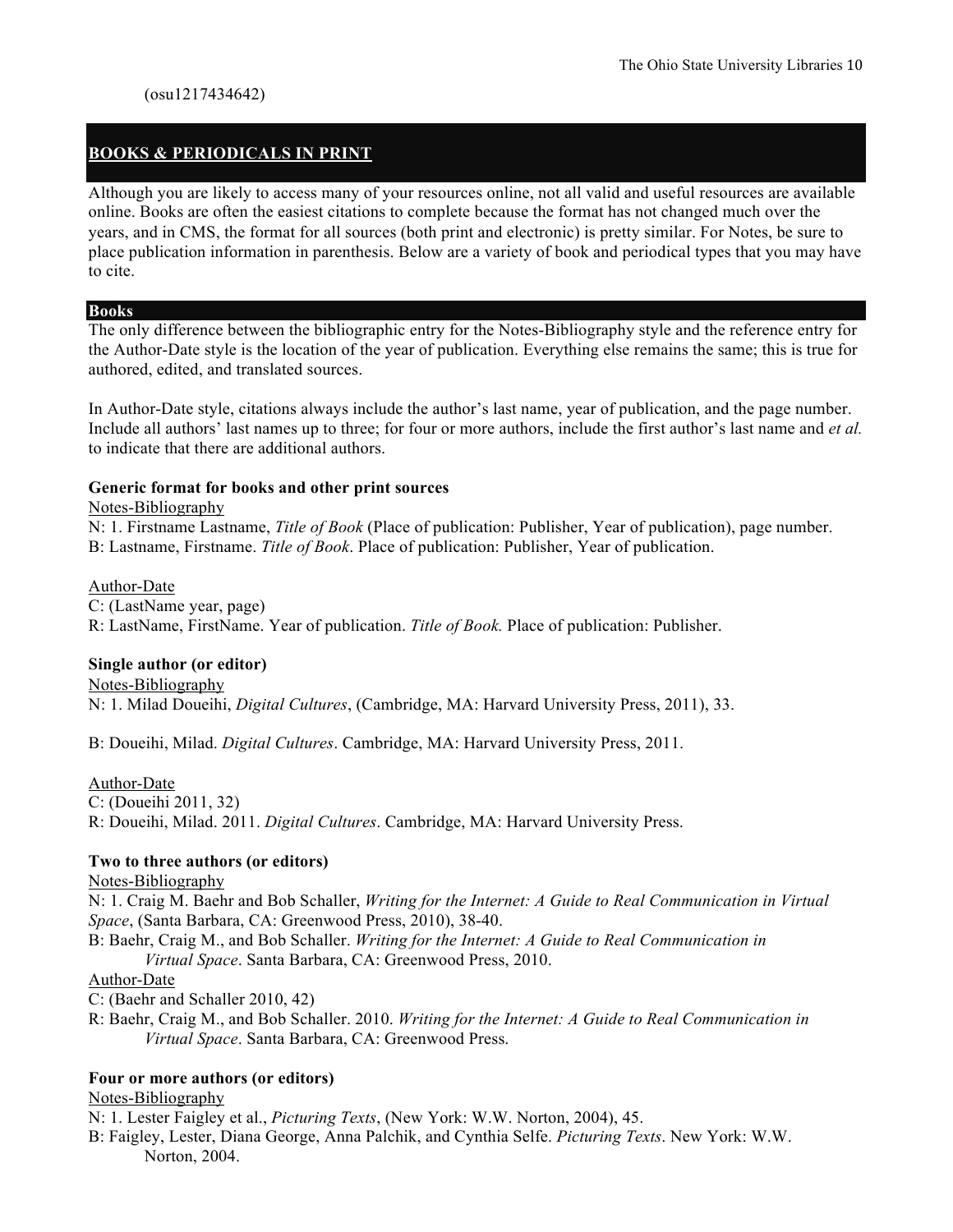Author-Date

C: (Faigley et al. 2004, 51)

R: Faigley, Lester, Diana George, Anna Palchik, and Cynthia Selfe. 2004. *Picturing Texts*. New York: W.W. Norton.

# **Book: Author with an editor (edited book)**

Sometimes, books will have both an author and an editor. Use the format below for an edited book by a single author. Use the same format for translated books, but replace "edited by First LastName" with "translated by First LastName." If a book is both edited and translated, put the editor before the translator.

Notes-Bibliography

N: 1. Benjamin Franklin, *The Autobiography*, edited by Kenneth Silverman, (New York, NY: Penguin, 1986), 41-45.

B: Franklin, Benjamin. *The Autobiography*. Edited by Kenneth Silverman. New York, NY: Penguin, 1986.

Author-Date

C: (Franklin 1986, 50)

R: Franklin, Benjamin. 1986. *The Autobiography*. Edited by Kenneth Silverman. New York, NY: Penguin.

# **Book: Author with an editor (chapter or other part of a book)**

Use the format below for sources that are smaller parts of a larger edited work including introductions, prefaces, and forwards.

Notes-Bibliography

N: 1. Shelley Cobb, "More Than Baby Mamas: Black Mothers and Hip-Hop Feminism," In *Gender, Race, and Class in Media : A Critical Reader*, ed. Gail Dines and Jean M. Humez, 3rd ed. (Thousand Oaks, CA: SAGE Publications, 2011), 140.

B: Cobb, Shelley. "More Than Baby Mamas: Black Mothers and Hip-Hop Feminism." In *Gender,* 

*Race, and Class in Media: A Critical Reader*, edited by Gail Dines and Jean M. Humez, 137-45. 3rd ed. Thousand Oaks, CA: SAGE Publications, 2011.

Author-Date

Please refer to examples for author-only books.

# **Book: Two or more works by the same author**

For multiple works by the same author, use the standard format for Notes and Citations; in the Bibliography and Reference list, list in alphabetical order by titles.

# **Periodical: Article in magazine**

Please note that most newspapers and magazines are only cited in the body of the paper.

Example: In his June 2012 *Vanity Fair* article "A splash of Marilyn," Lawrence Schiller claims…

As always, if your instructor wants a bibliographic entry, include one. We have provided an example to guide you.

# **Monthly magazine**

Notes-Bibliography N: 1. Lawrence Schiller, "A Splash of Marilyn," *Vanity Fair*, (June 2012): 103.

Author-Date C: (Schiller 2012, 103) B: Schiller, Lawrence. 2012. "A Splash of Marilyn." *Vanity Fair*, June, 102+

**Weekly magazine** Notes-Bibliography